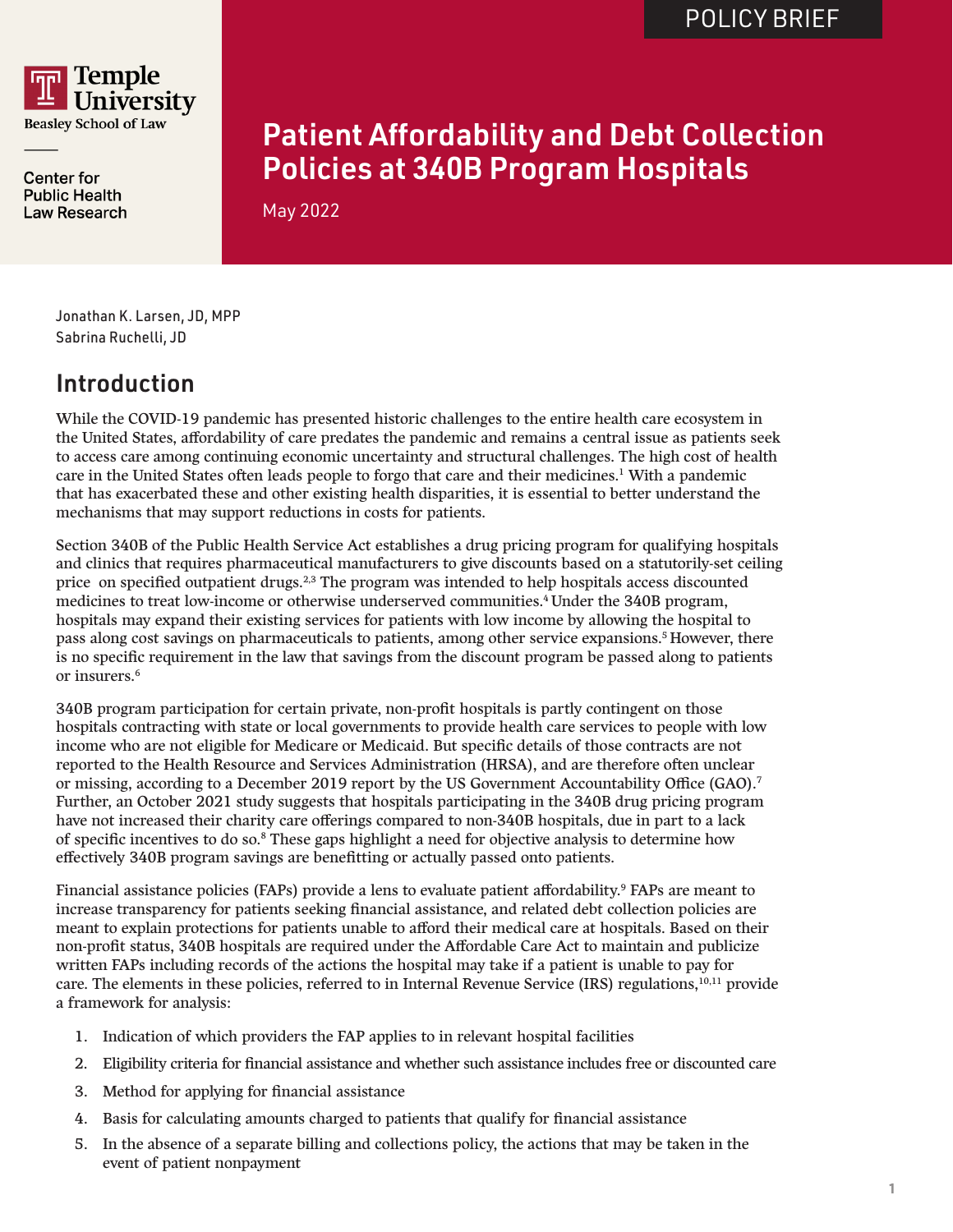Each element can impact a patient's experience navigating financial assistance. The specifics of these elements may differ from state to state, as the federal standards, while providing a baseline, are silent on certain finer details (e.g., a lack of mandatory minimum for eligibility criteria). States can, and have in numerous instances, passed laws filling in some of those gaps in the federal regulation, mandating stronger FAP and related debt collection policy requirements than those set at the federal level. For example, New Jersey and Rhode Island mandate that a 100% discount be provided for residents at or below 200% of federal poverty guidelines (FPG).12,13 And regardless of any existing laws, hospitals may choose to provide more generous charity care than the state-defined minimums.

Researchers at the Center for Public Health Law Research (CPHLR) at Temple University's Beasley School of Law collected FAP and related debt collection policies from a representative sample of 75 340B hospitals. The first 51 hospitals in this sample were the largest 340B hospitals by revenue in the 50 states and the District of Columbia for the 2017-2018 or 2018-2019 fiscal years. The remaining 24 hospitals were the next largest 340B hospitals by revenue in the nation.

#### Current Policy Landscape

Using policy surveillance, CPHLR researchers identified FAPs, valid through October 1, 2021, in 74 of the 75 sample hospitals (no FAP was located for University of Mississippi Medical Center). Sixtyfour hospitals either included debt collection actions in the FAP, or this information was contained in a separate debt collection policy. Several policy features explored in this dataset are examined below, including but not limited to: (1) publicity around FAPs, (2) income levels required for financial assistance eligibility, (3) logistics to access financial assistance, (4) limits on hospital debt collection actions, and (5) discussion of pharmaceutical assistance in FAPs. The full data are published on LawAtlas.org.

Six hospitals did not specify how FAPs were publicized to patients. There was also wide variation in methods specified for publicizing FAPs.

While many hospitals have a sliding scale fee schedule to determine cost sharing on health services provided to lower income patients, many hospitals also offer free care, also known as charity care, at no expense to the patient. However, eligibility for this charity care varied widely: For seven hospitals, charity care was limited to at or below 100% of FPG. These policies apply to medical services received by eligible patients and may not include cost sharing associated with prescription medicines. On the other end of the spectrum, two hospitals' charity care policies set the eligibility threshold for free care above 500% FPG. This variability in eligibility for charity care may lead to disparities in patient cost burden based on their income.



Figure 1. In the CPHLR sample of 75 hospitals, more than half had a Federal Poverty Guidelines (FPG) limit below 300% for free care. Four hospitals did not indicate their FPG limit for free care, and one hospital lacked an FAP.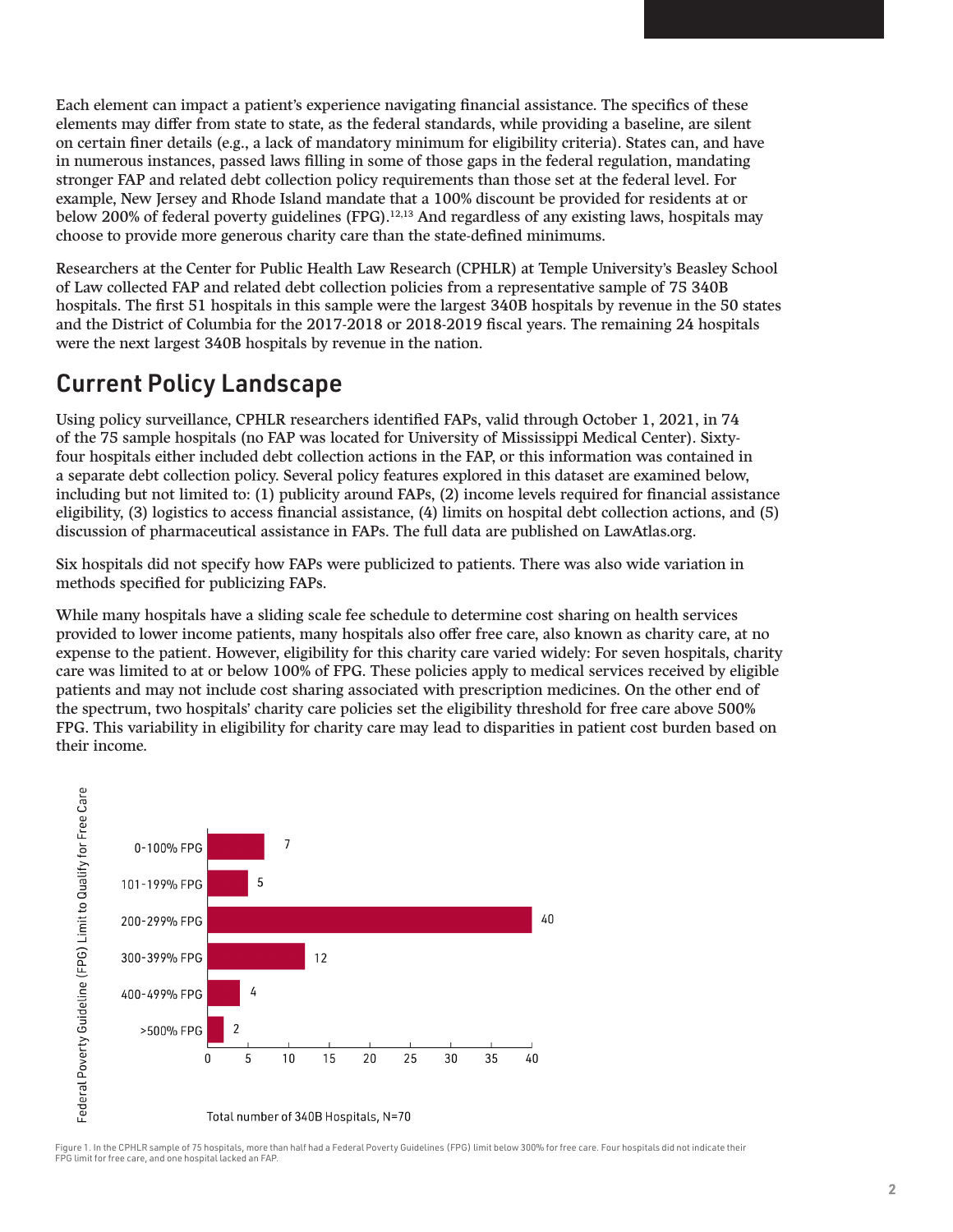The logistics around access to financial assistance varies widely: 37 hospitals required an asset test (may include documentation of savings and other property beyond income) as part of the application process while the remaining 37 hospitals did not require an asset test in their FAP. Thirty-five hospitals detailed their appeals process in the FAP, while 39 hospitals did not. Where appeals processes are not clearly stated or absent, patients may have more difficulty navigating a denial of financial assistance, potentially preventing access to assistance which could lead to debt collection actions. While eight hospitals indicated financial assistance for three months upon hospital approval for patient assistance, 23 hospitals provided assistance for 12 months. Variation in length of approved financial assistance suggests potential logistical burdens for patients needing to reapply for assistance more often at some hospitals than others.

Six hospitals specifically prohibited the use of extraordinary collections actions (ECAs).14 These are specific actions a hospital may take to collect payment when a patient does not meet payment obligations. These actions may include selling of debt; adverse information reporting to credit agencies; deferring, denying, or otherwise requiring payment before rendering of medically necessary care; or legal actions like liens, foreclosure, or civil actions. The IRS provides certain protections to FAP-eligible patients from being subject to ECAs, like requiring hospitals to take reasonable efforts to determine a patient's eligibility for financial assistance.11 Thirty-nine hospitals did not specify any limitations on ECAs. Forty-five hospitals required specific notice (i.e., official communication from the hospital to the patient) before commencing a debt collection action, while 19 did not. At the 19 hospitals that did not indicate notice in their FAPs, patients may not receive notice of a pending debt collection action.

Of specific note, only 13 hospitals provided details for pharmaceutical assistance in their FAPs. This is partially explained by lack of a statutory mandate for inclusion of information related to pharmaceutical assistance in these policies. Of those hospitals that did provide specific detail, there was broad variation in what was described: Four specifically reference helping patients utilize manufacturer-provided copay assistance programs pay for their medicines; five hospitals detailed their own pharmaceutical assistance programs; and just one hospital specifically referenced 340B in detailing their own pharmaceutical assistance program. Most hospitals in this sample did not clearly indicate pharmaceutical assistance available to patients in their FAPs or how patients may receive discounts on needed medicines.

#### Evidence

Existing evidence from GAO and other research point to gaps in accountability regarding how 340B drug savings benefit low-income patients.<sup>7,8</sup> Desai and McWilliams suggest that health insurance coverage expansions may have more efficient direct benefit to low-income patients than enrollment in the 340B program.8

Research from the National Consumer Law Center (NCLC) has highlighted the limitation of federal requirements for FAPs and related debt collection policies and the actions that states have taken to strengthen protections for low-income patients.12 The pertinent gaps, reflected in CPHLR research, include no federal minimum standards for eligibility criteria for financial assistance. This lack of standards results in broad variation in hospitals' approaches to eligibility and potential disparities in how patients can access hospital financial assistance across the nation.

With more than 2,500 340B hospitals nationwide, CPHLR's research has identified, collected, and analyzed a representative sample of the highest revenue generating hospitals to provide insight into hospital provision of financial assistance in absence of other legally mandated transparency measures.<sup>9</sup> This analysis indicates many hospitals receiving discounted medicines under the 340B program may not offer low-income patients financial assistance to access medicines and may use extraordinary collection actions, including but not limited to, liens, foreclosures, and civil actions when patients fail to pay bills.

## Policy Recommendations

Overall, significant gaps and variability exist in hospitals' FAPs and related debt collection policies. There is a clear opportunity for hospitals to review and update their policies, especially those concerning 340B hospitals' financial assistance for pharmaceutical products. Considering the lack of statutory mandate to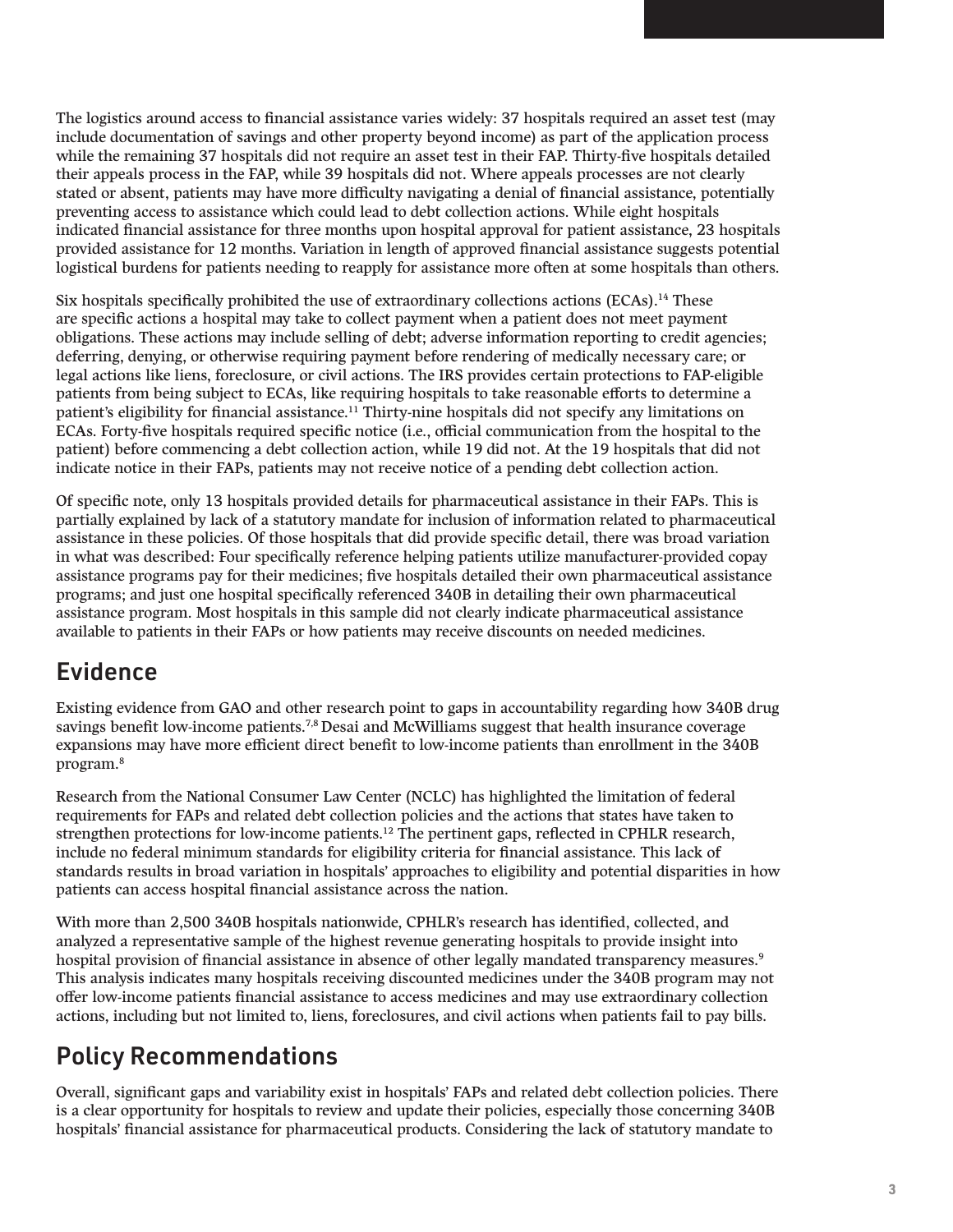include such information, it could benefit patients and address perceptions of lacking transparency if this information were to be clearly communicated.

NCLC offers a variety of state level recommendations specific to improving FAPs and debt collection policies. Those recommendations include, but are not limited to, clearly stating minimum eligibility criteria for free and discounted care, methods for applying for financial assistance, and providing a billing and collections policy that includes actions that a hospital may take if a patient is unable to pay for care.<sup>12</sup>

#### Research Agenda

Further evaluation using the CPHLR data could examine how hospitals benefiting from the 340B drug discount program address payment for care delivered to low-income and other patients eligible for financial assistance related to their care. Specifically, this dataset can help identify logistical challenges to financial assistance that patients may be facing, including but not limited to income limits, eligibility criteria, asset tests, duration of financial assistance, and details of appealing denials. This dataset can also help identify variations in debt collection policies among hospitals that may be detrimental to patients. The potential exists to track a broader set of hospital policies beyond this initial sample of FAPs and debt collection policies using policy surveillance over time to determine if substantive changes in these policies may impact patient access to care.

Further comparative research between 340B and non-340B hospital FAPs could help identify variations in charity care or other financial assistance offerings between these hospital types.

## **Conclusions**

Systematically examining financial assistance policies and debt collection policies at 340B hospitals can highlight barriers to patients accessing care that may be addressed at the state and federal levels depending on the type of reform. The broad range of FAP policies in place at 340B hospitals suggests limitations in how the 340B program savings are used to help patients, specifically regarding affordability of medicines for low-income populations.

#### Acknowledgements

Funding for this project was provided by the Pharmaceutical Research and Manufacturers of America (PhRMA). The authors gratefully acknowledge our Center for Public Health Law Research colleagues Amy Cook, JD, for research contributions to this dataset and Bethany R. Saxon, MS, and Hope M. Holroyd, MA, for their contributions to the design of this report.

The Center for Public Health Law Research at the Temple University Beasley School of Law supports the widespread adoption of scientific tools and methods for mapping and evaluating the impact of law on health. Learn more at [http://phlr.org.](http://phlr.org)